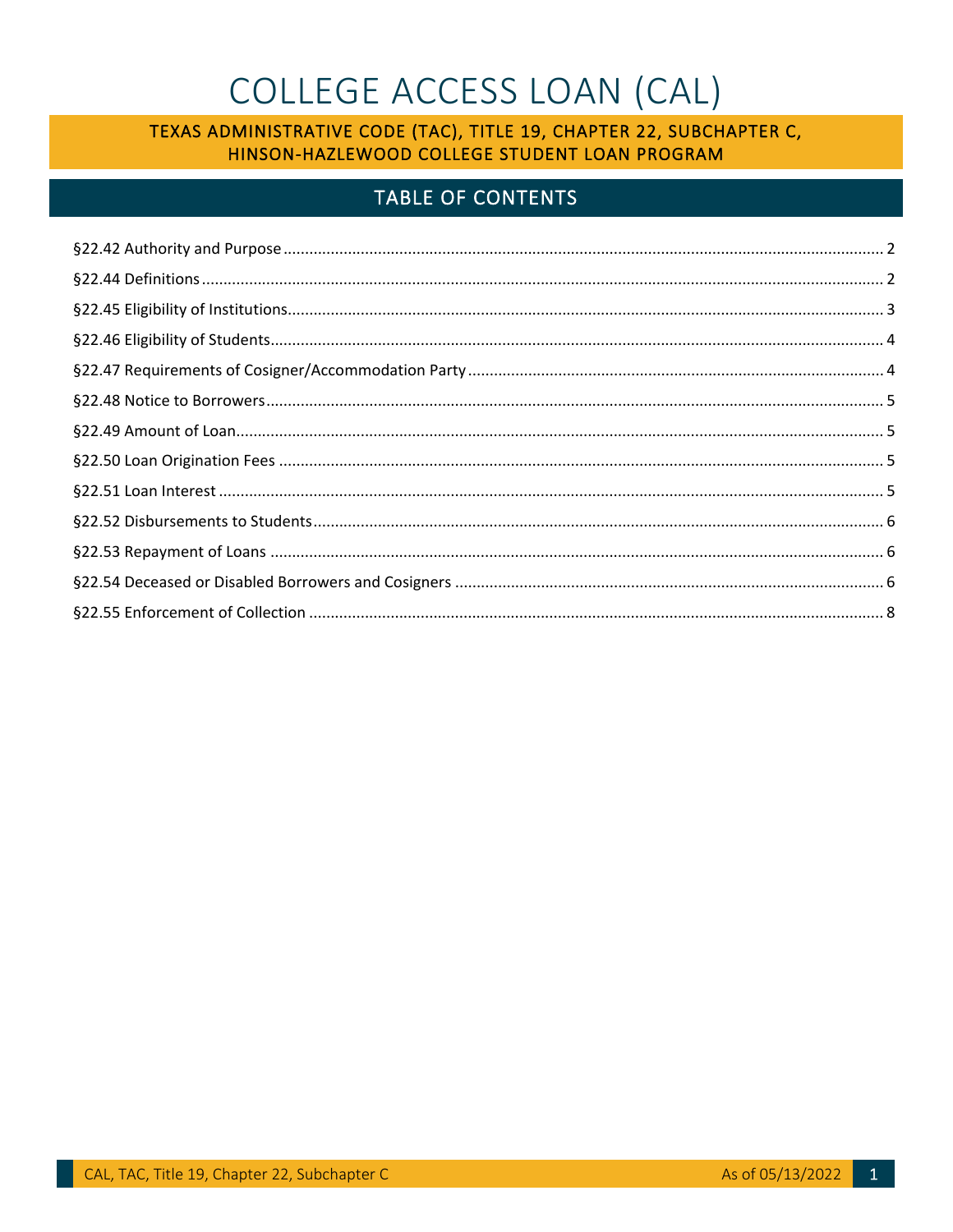#### <span id="page-1-0"></span>§22.42 AUTHORITY AND PURPOSE

(a) Unless otherwise noted in a section, the authority for these provisions is provided by the Texas Education Code, §§[52.31-52.40](https://52.31-52.40).

(b) This subchapter establishes rules relating to the administration of several student loan programs that have been authorized by the Texas Legislature to improve and increase access to higher education in the State of Texas.

Source Note: The provisions of this §22.42 adopted to be effective May 22, 2003, 28 TexReg 3950; transferred effective June 1, 2017, as published in the Texas Register May 19, 2017, 42 TexReg 2739; amended to be effective December 5, 2019, 44 TexReg 7381

#### <span id="page-1-1"></span>§22.44 DEFINITIONS

In addition to the words and terms defined in Texas Administrative Code, §22.1 of this title (relating to Definitions) the following words and terms, when used in this subchapter, shall have the following meanings, unless the context clearly indicates otherwise.

(1) Alternative Educator Certification Program--an approved educator preparation program, delivered by entities approved by the State Board for Educator Certification under the provisions of Texas Administrative Code, §228.10 of this title (relating to Approval Process), specifically designed as an alternative to a traditional undergraduate certification program, for individuals already holding at least a baccalaureate degree.

(2) CAL--College Access Loan Program.

(3) Cosigner/Accommodation Party--one who signs a student loan promissory note and thereby assumes liability for the debt and all fees and expenses associated with the note, who is not a direct beneficiary of the proceeds of the loan.

(4) Default--the failure of a borrower and cosigner, if any, to make loan installment payments when due for a total of 180 days for CAL and HELP loans and 270 days for FFELP and HEAL loans.

(5) Deferment--any period during which a borrower, upon adequate showing of entitlement under the terms of the particular lending program, shall be eligible to suspend payments.

(6) FFELP--the Federal Family Education Loan Program, formerly the Guaranteed Student Loan Program, authorized by the Higher Education Act of 1965, as amended, 20 U.S.C. §§1071 - 1087-4. Included in the FFELP are Federal Stafford Loans and Federal Supplemental Loans for Students.

(7) Forbearance--discretionary permission from the Commissioner or his designees that allows a borrower to cease payments temporarily, or allows an extension of time for making payments, or temporarily reduces the payment amount from the amount that was previously scheduled.

(8) FSL--the Robert T. Stafford Federal Student Loan Program to be known as "Federal Stafford Loans," formerly known as Stafford Loans and Guaranteed Student Loans, which included Federal Insured Student Loans. FSLs are made under provisions of the Federal Family Education Loan Program; but, for purposes of this subchapter, the acronym FSL will designate those rules specific to FSL.

(9) FSLS--Federal Supplemental Loans for Students, formerly known as Supplemental Loans for Students and Auxiliary Loans for Students. The FSLS are made under provisions of the Federal Family Education Loan Program; but, for purposes of this subchapter, the acronym FSLS will designate those rules specific to FSLS.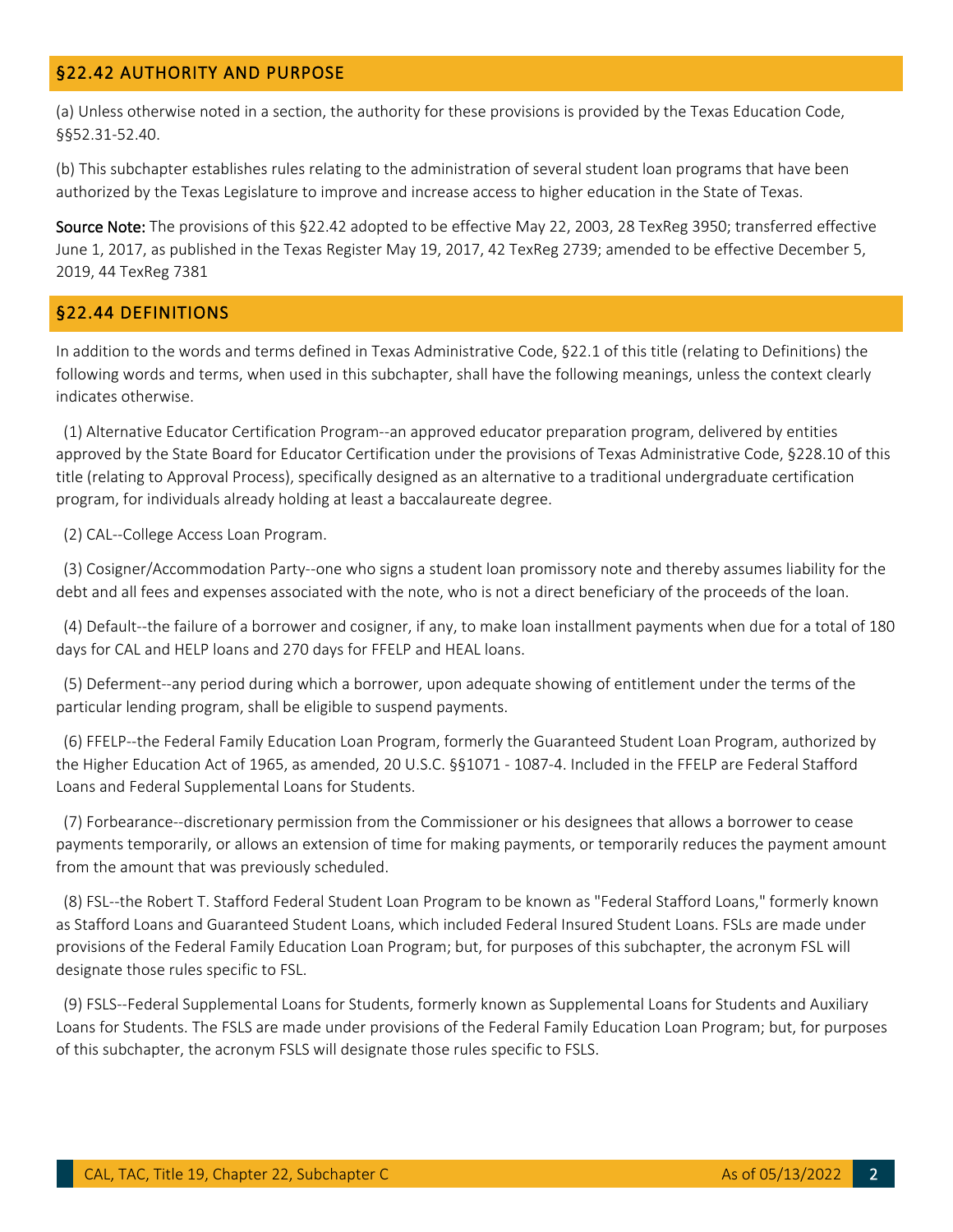(10) Fund--the Texas Opportunity Plan Fund as created by the Constitution of the State of Texas, Article III, 50b; the Student Loan Revenue Bond Fund authorized in the Texas Education Code, Chapter 56, Subchapter H; and/or the Student Loan Auxiliary Fund, authorized in the Texas Education Code, Chapter 52, Subchapter F.

(11) HEAL--Health Education Assistance Loan Program authorized by the Public Health Service Act, as amended, 42 U.S.C. §§292 - 292y.

(12) HELP--Health Education Loan Program.

(13) Hinson-Hazlewood College Student Loan Program, or Program--the commonly used name for the Board program which provides and administers FFELP, CAL, HEAL, and HELP student loans under the authority of Texas Education Code, §§52.31 - 52.40.

(14) Regional Education Service Center--a center established and operated by the Commissioner of Education under Texas Education Code, Chapter 8.

Source Note: The provisions of this §22.44 adopted to be effective May 22, 2003, 28 TexReg 3950; amended to be effective December 7, 2003, 28 TexReg 10756; amended to be effective November 28, 2005, 30 TexReg 7855; amended to be effective February 28, 2012, 37 TexReg 1329; amended to be effective August 30, 2016, 41 TexReg 6482; transferred effective June 1, 2017, as published in the Texas Register May 19, 2017, 42 TexReg 2739; amended to be effective December 5, 2019, 44 TexReg 7381

#### <span id="page-2-0"></span>§22.45 ELIGIBILITY OF INSTITUTIONS

(a) Eligible higher educational institution means a public or private nonprofit institution of higher education, including a junior college, accredited by a recognized accrediting agency as defined by Texas Education Code §61.003, or a regional education service center or other entity that offers an alternative educator certification program approved by the State Board for Educator Certification, Texas Education Code, Chapter 21, §21.049:

(1) is located in this state; and

(2) complies with the rules of the board promulgated in accordance with this subchapter.

(b) Each eligible institution shall designate a full-time administrative official of the institution who will act as the Board's on-campus agent. This officer shall certify all institutional transactions and activities with respect to the fund, and shall be responsible for all records and reports reflecting the transactions with respect to the Fund. The Program Officer may authorize other student financial aid officials at the institution to certify Hinson-Hazlewood College Student Loan Program applications.

(c) Each eligible institution shall promptly report student borrower changes in enrollment status to the Board directly or to the National Student Clearinghouse.

Source Note: The provisions of this §22.45 adopted to be effective May 22, 2003, 28 TexReg 3950; amended to be effective November 28, 2005, 30 TexReg 7855; amended to be effective May 21, 2008, 33 TexReg 3939; amended to be effective August 30, 2016, 41 TexReg 6482; transferred effective June 1, 2017, as published in the Texas Register May 19, 2017, 42 TexReg 2739; amended to be effective December 5, 2019, 44 TexReg 7381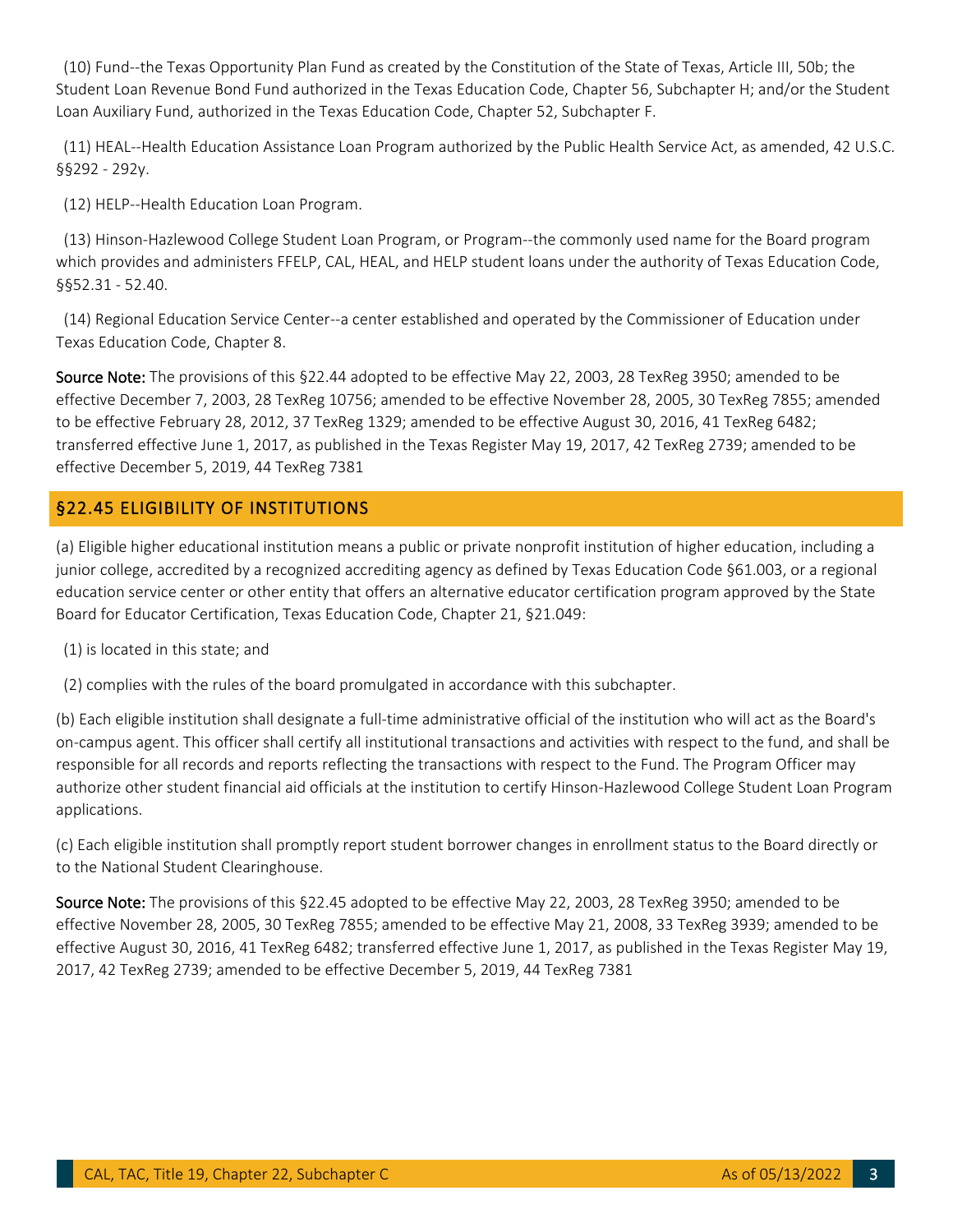#### <span id="page-3-0"></span>§22.46 ELIGIBILITY OF STUDENTS

(a) Subject to the requirement in subsection (b) of this provision, the Commissioner may authorize, or cause to be authorized, Hinson-Hazlewood College Student Loans to students at any eligible institution which certifies that the student meets program qualifications, if the student:

(1) is a resident of Texas as defined in these regulations;

 (2) has been accepted for regular, non-probationary enrollment at an eligible institution and is adjudged by the institution to have the ability to benefit from the instruction or training to be provided; or, in the case of a student already attending such institution, is in good standing and is making satisfactory progress toward his or her educational goals as determined by the institution;

(3) is enrolled in at least one half of the normal full-time course workload as determined by the institution;

(4) has provided the Board with a statement of the estimated cost of attendance at the institution for that student;

(5) has insufficient resources to finance his or her education;

(6) has provided information on two references who live at separate addresses and are expected to know the student's current address at all times throughout the life of the loan;

(7) has signed a promissory note acknowledging his or her obligations and responsibilities to the fund;

(8) for CAL, has received a favorable evaluation of his/her credit report or has obtained the signature of a qualified cosigner/accommodation party who has received a favorable evaluation of his/her credit report;

(9) for FSLP, has been issued or will be issued a student loan under any loan program administered by the Board.

(b) When certifying a non-guaranteed loan, the institution shall certify that the amount of the loan does not exceed the difference between the cost of attendance and the financial resources available to the applicant, including the applicant's scholarships, gifts, grants, and other financial aid. The student's maximum eligibility for Federal Direct Loans, with the exception of Federal Plus loans, must be considered as other financial aid, whether or not the student actually receives such assistance.

Source Note: The provisions of this §22.46 adopted to be effective May 22, 2003, 28 TexReg 3950; amended to be effective December 7, 2003, 28 TexReg 10756; amended to be effective November 28, 2005, 30 TexReg 7855; amended to be effective August 15, 2006, 31 TexReg 6332; amended to be effective August 16, 2007, 32 TexReg 4976; amended to be effective May 21, 2008, 33 TexReg 3939; amended to be effective August 30, 2016, 41 TexReg 6482; transferred effective June 1, 2017, as published in the Texas Register May 19, 2017, 42 TexReg 2739; amended to be effective December 5, 2019, 44 TexReg 7381

#### <span id="page-3-1"></span>§22.47 REQUIREMENTS OF COSIGNER/ACCOMMODATION PARTY

(a) A cosigner/accommodation party shall:

- (1) be at least 21 years of age or older;
- (2) have a regular source of income;
- (3) have received a favorable evaluation of his/her credit report; and
- (4) reside in the United States or a U.S. territory and be a U.S. citizen or permanent resident of the United States.
- (b) A spouse may not act as the cosigner/accommodation party for the student.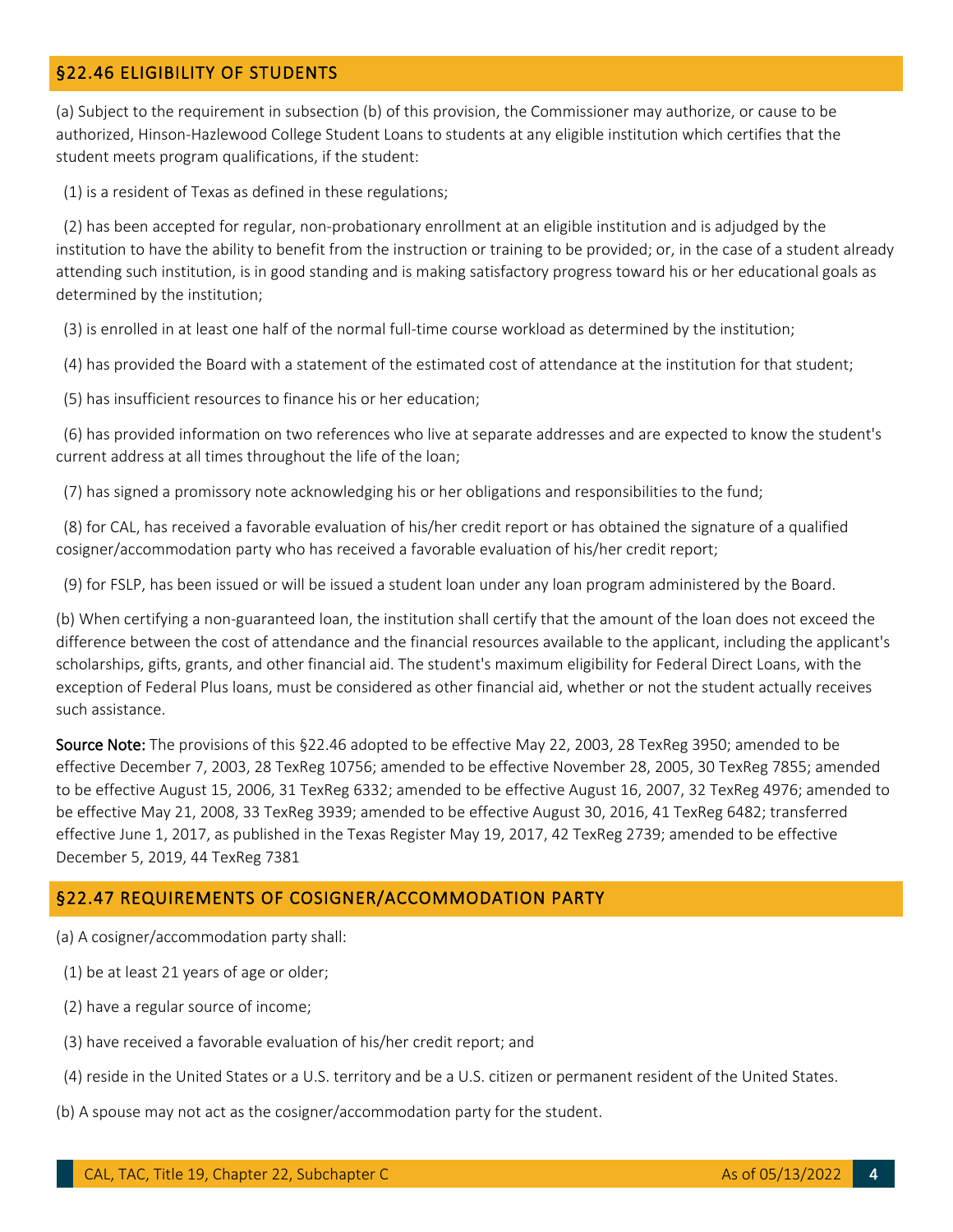(c) CAL or HELP cosigners/ accommodation parties are guarantors of payment and not of collection; it is not necessary for the Board to demonstrate that the borrower is insolvent before it may pursue collection against the cosigner/accommodation party.

Source Note: The provisions of this §22.47 adopted to be effective May 22, 2003, 28 TexReg 3950; amended to be effective November 28, 2005, 30 TexReg 7855; amended to be effective May 16, 2006, 31 TexReg 3872; transferred effective June 1, 2017, as published in the Texas Register May 19, 2017, 42 TexReg 2739

#### <span id="page-4-0"></span>§22.48 NOTICE TO BORROWERS

On the application, the Board shall provide information regarding the rights and responsibilities of the borrower of a Hinson-Hazlewood College Student Loan. The borrower shall certify on the application that he or she has read and understood his or her responsibilities.

Source Note: The provisions of this §22.48 adopted to be effective May 22, 2003, 28 TexReg 3950; transferred effective June 1, 2017, as published in the Texas Register May 19, 2017, 42 TexReg 2739

#### <span id="page-4-1"></span>§22.49 AMOUNT OF LOAN

(a) Amount of Loan. The amount of loan shall not exceed the amount that the student needs in order to meet reasonable expenses as a student.

(b) Annual and Aggregate Loan Limit. The maximum annual and aggregate loan amounts for any eligible student shall be determined from time to time by the Commissioner. In no case shall the maximum annual loan amount be greater than the annual cost of attendance for the student at the eligible institution.

Source Note: The provisions of this §22.49 adopted to be effective May 22, 2003, 28 TexReg 3950; amended to be effective November 28, 2005, 30 TexReg 7855; transferred effective June 1, 2017, as published in the Texas Register May 19, 2017, 42 TexReg 2739

#### <span id="page-4-2"></span>§22.50 LOAN ORIGINATION FEES

(a) Each FSL student borrower shall pay an origination fee in an amount that is determined from time to time by the United States Department of Education. The fee is deducted from the loan proceeds at the time of disbursement.

(b) Each CAL and HELP student borrower shall pay an origination fee in an amount that is determined from time to time by the Commissioner. The fee is deducted from the loan proceeds at the time of disbursement.

Source Note: The provisions of this §22.50 adopted to be effective May 22, 2003, 28 TexReg 3950; transferred effective June 1, 2017, as published in the Texas Register May 19, 2017, 42 TexReg 2739

#### <span id="page-4-3"></span>§22.51 LOAN INTEREST

(a) FSL. The interest rate charged for loans shall be determined from time to time by the Commissioner, shall be simple interest, and shall accrue on the outstanding principal from the date of disbursement. FSLs made pursuant to this subchapter are eligible for interest subsidy and interest is charged to the borrower in accordance with the Higher Education Act of 1965, as amended, 20 U.S.C. §§1071 - 1087-4, and 34 Code of Federal Regulations Part 682.

(b) CAL. The interest rate charged for loans shall be set from time to time by the Commissioner, shall be simple interest, and shall begin to accrue on the outstanding principal from the date of disbursement. These loans are not eligible for interest subsidy.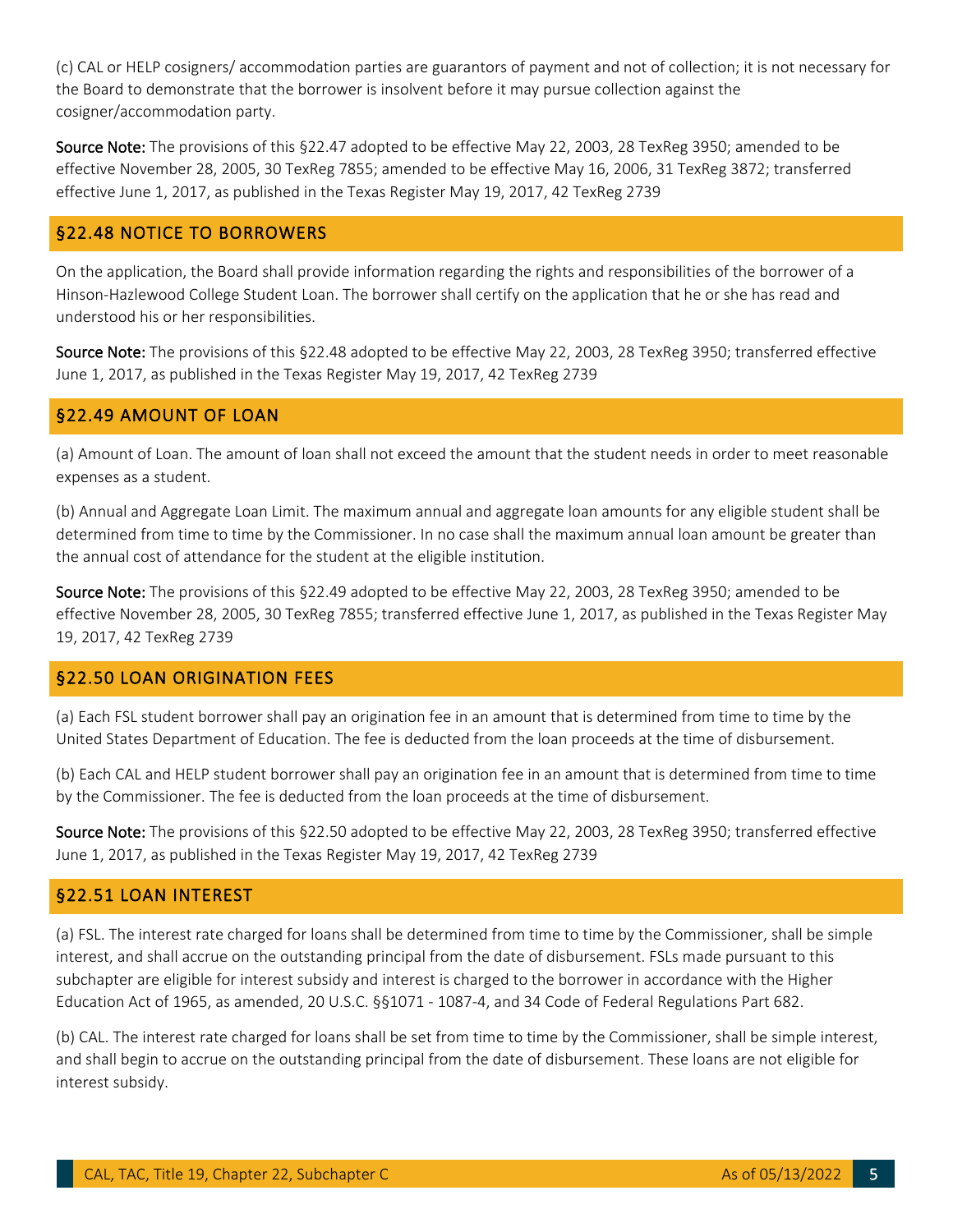(c) HEAL. The interest rate charged for loans shall be determined from time to time by the Commissioner, and interest shall accrue on the outstanding principal from the date of disbursement.

(d) HELP. The interest rate charged for loans shall be determined from time to time by the Commissioner, and interest shall accrue on the outstanding principal.

Source Note: The provisions of this §22.51 adopted to be effective May 22, 2003, 28 TexReg 3950; transferred effective June 1, 2017, as published in the Texas Register May 19, 2017, 42 TexReg 2739; amended to be effective December 5, 2019, 44 TexReg 7381

#### <span id="page-5-0"></span>§22.52 DISBURSEMENTS TO STUDENTS

(a) No disbursement shall be made to any student until he or she has executed a promissory note payable to the program for the full amount of any loan plus interest and other authorized fees. In addition, for CAL loans, a cosigner's signature may be also required in accordance with the provisions of §22.46(a)(8) of this title (relating to Eligibility of Students).

(b) The original of such executed promissory note shall be forwarded to the Board immediately.

(c) For the purposes of any promissory note executed by a borrower, the defense that he or she was a minor at the time he or she executed a note shall not be available to him or her in any action arising on the note.

Source Note: The provisions of this §22.52 adopted to be effective May 22, 2003, 28 TexReg 3950; amended to be effective May 16, 2006, 31 TexReg 3872; amended to be effective May 21, 2008, 33 TexReg 3939; transferred effective June 1, 2017, as published in the Texas Register May 19, 2017, 42 TexReg 2739; amended to be effective December 5, 2019, 44 TexReg 7381

#### <span id="page-5-1"></span>§22.53 REPAYMENT OF LOANS

<span id="page-5-2"></span>(a) Period of loan repayment.

(1) FSL. All loans shall be repaid in accordance with the statutes and regulations governing the Federal Family Education Loan Program.

(2) FSLS. All loans shall be repaid in accordance with the statutes and regulations governing the Federal Family Education Loan Program.

#### (3) CAL.

(A) The repayment period shall be calculated based upon the amount borrowed.

 (B) The repayment period shall begin no earlier than six months after the date on which the student ceases to carry, at an eligible institution, at least one half the normal full-time course load as determined by the institution.

(4) HEAL. All loans shall be repaid in accordance with the statutes and regulations governing the Health Education Assistance Loan Program, authorized by the Public Health Service Act, as amended, 42 U.S.C. §§292 - 292y.

(5) HELP. All loans extended under this program by the Board shall be repaid in the manner and under the statutes, rules and guidelines governing HEAL.

(b) Minimum repayment amount.

(1) FSL. The Board shall provide a repayment schedule in which all of the FSL notes extended by the Board to a borrower are treated as an account, and the repayment amount shall be calculated to repay the account over the maximum authorized period. In no case will the minimum annual repayment on the account be less than \$600.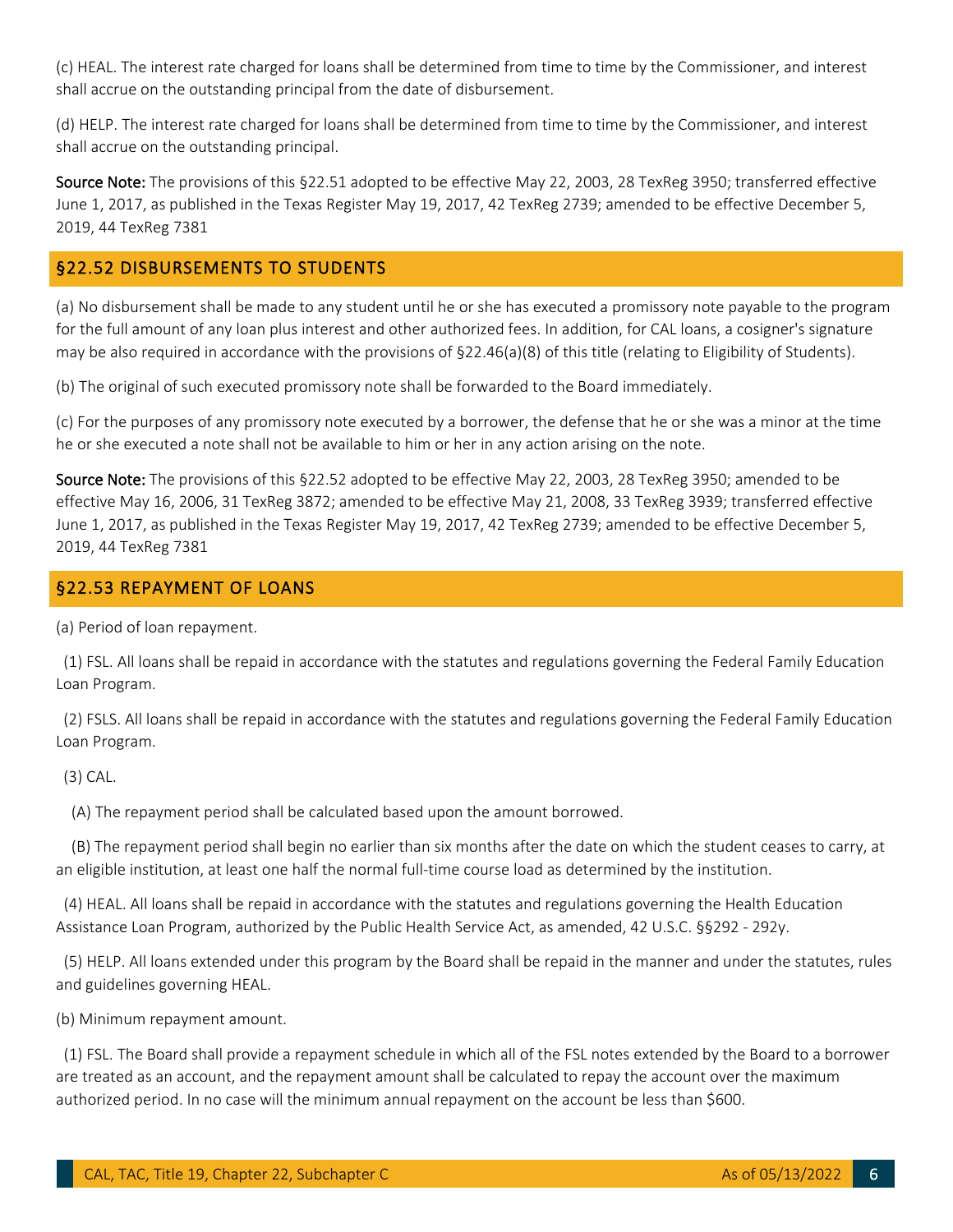(2) FSLS. The Board shall provide a repayment schedule in which all of the FSLS notes extended by the Board to a borrower are treated as an account, and the repayment amount shall be calculated to repay the account over the maximum authorized period. In no case will the minimum annual repayment on the account be less than \$600.

(3) CAL. The Board shall provide a repayment schedule in which all of the CAL notes extended by the Board to a borrower are treated as an account, and the repayment amount shall be calculated to repay the account over the maximum authorized period.

(4) HEAL. The Board shall provide a repayment schedule in which all of the HEAL notes extended by the Board to a borrower are treated as an account, and the repayment amount shall be calculated to repay the account over the maximum authorized period. The minimum annual repayment shall not be less than the amount provided by 42 USCS 292(d).

(5) HELP. The Board shall provide a repayment schedule in which all of the HEAL notes extended by the Board to a borrower are treated as an account, and the repayment amount shall be calculated to repay the account over the maximum authorized period. The minimum annual repayment shall not be less than the amount that would have been provided by 42 U.S.C.S. §292(d), if the loan had been extended by the HEAL program.

(c) Prepayment. Any loans made through the program may be prepaid without penalty.

(d) Deferments.

(1) The Commissioner shall grant deferments of loan repayment for FSL and FSLS loans as required by The Higher Education Act of 1965, as amended, 20 U.S.C. §§1071 - 1087-4.

(2) The Commissioner shall grant deferments of loan repayment for HEAL and HELP loans in the manner and under the circumstances provided for the HEAL loans in the Public Health Service Act, as amended, 42 U.S.C. §§292 - 292y.

(3) Interest on non-subsidized loans (FSLS, HEAL, and HELP) which accrues during authorized deferment periods shall be charged to the borrower. Interest on FSLs which accrues during authorized deferment periods shall be charged to the United States Department of Education, unless the borrower has lost eligibility for federal interest subsidy benefits as described in federal law.

(4) Authorized deferments for FSL and FSLS loans shall extend the maximum repayment period.

(5) Authorized deferments for HEAL and HELP loans shall not extend the maximum repayment period.

(6) Deferments are available to any borrower whose account is not in default and who makes an adequate showing of entitlement. A borrower whose account is in default is not eligible for a deferment.

(e) Forbearance. The Commissioner may grant periods of forbearance for unusual financial hardship on any account that is held by the Board if the borrower presents the Commissioner or his designee with the reasons therefore, and the Commissioner or his designee determines that the borrower's account history justifies such action. Borrowers of federally insured loans may have rights to certain additional types of forbearances under the applicable program's statutes and rules.

(f) Late charges. A charge of five percent (5%) of the scheduled monthly payment or five dollars (\$5.00), whichever is less, shall be assessed if the past due amount is not received within 20 days of the scheduled due date. These charges shall be collected for late payment of all sums due and payable under the Hinson-Hazlewood Loan Program.

(g) Collection charges. In the case of delinquent accounts, the Commissioner may authorize the assessment of charges necessary to collect the loan which may include court costs fees, attorney fees, skip-trace fees, and long-distance telephone charges.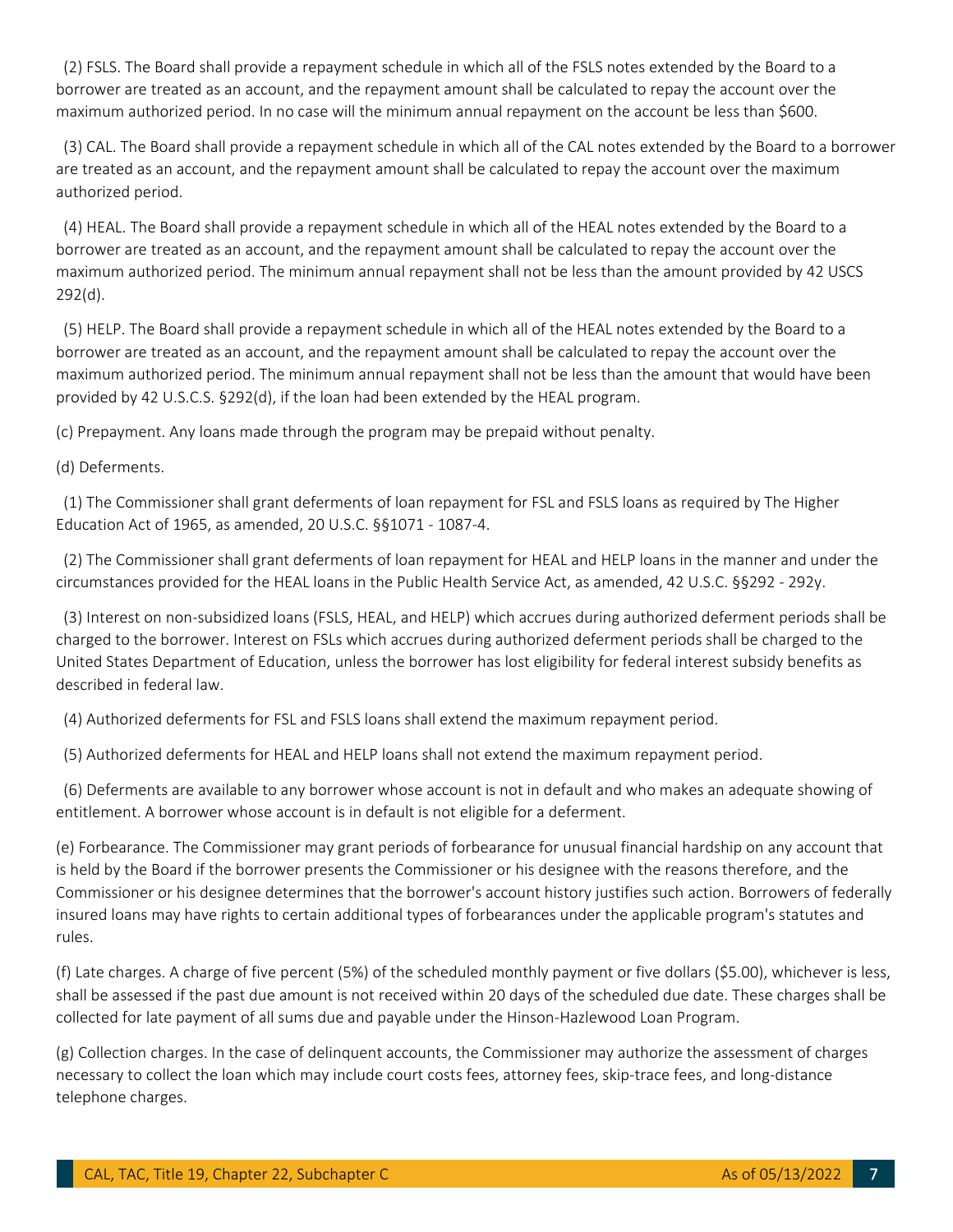(h) Application of payments. In accordance with the terms of the promissory note, the Commissioner shall determine the priority order in which payments shall be applied to interest, late charges, principal, collections costs and any other charges.

Source Note: The provisions of this §22.53 adopted to be effective May 22, 2003, 28 TexReg 3950; amended to be effective November 28, 2005, 30 TexReg 7855; amended to be effective May 16, 2006, 31 TexReg 3872; amended to be effective May 21, 2008, 33 TexReg 3939; transferred effective June 1, 2017, as published in the Texas Register May 19, 2017, 42 TexReg 2739; amended to be effective December 5, 2019, 44 TexReg 7381; amended to be effective August 15, 2021, 46 TexReg 4852

#### §22.54 DECEASED OR DISABLED BORROWERS AND COSIGNERS

(a) Upon final verification of the death or determination of permanent and total disability of a borrower, all loans through the Program shall be discharged unless there is a judgment against the borrower and the Commissioner determines that a release of the borrower's liability is not in the best interest of the Program.

(b) Verification of death and determination of permanent and total disability of a borrower or cosigner through the FSL, FSLS, and CAL programs shall be made in accordance with the governing provisions of the FSL program.

(c) Verification of death or determination of permanent and total disability of a borrower or cosigner through the HEAL and HELP programs shall be made in accordance with the governing provisions of the HEAL program.

(d) The final verification of death and determination of permanent and total disability of a borrower or cosigner shall be made by the appropriate official for each loan program as follows:

- (1) for FSL, the United States Secretary of Education;
- (2) for FSLS, the United States Secretary of Education;
- (3) for CAL, the Commissioner;
- (4) for HEAL, the United States Secretary of Health and Human Services; and
- (5) for HELP, the Commissioner.

(e) Upon final verification of the death or determination of permanent and total disability of a borrower, the liability of the cosigner/accommodation party for that borrower shall be discharged.

(f) Upon final verification of the death or determination of permanent and total disability of a cosigner, the Commissioner shall determine if the release of the liability of the cosigner is in the best interest of the loan program and, if so, shall authorize a release of the cosigner's liability, whether or not there is a judgment against the cosigner.

Source Note: The provisions of this §22.54 adopted to be effective May 22, 2003, 28 TexReg 3950; amended to be effective August 15, 2006, 31 TexReg 6332; transferred effective June 1, 2017, as published in the Texas Register May 19, 2017, 42 TexReg 2739

#### <span id="page-7-0"></span>§22.55 ENFORCEMENT OF COLLECTION

(a) Suit. When any CAL or HELP borrower or cosigner fails or refuses to make as many as five monthly payments due in accordance with an executed note, the full amount of remaining principal, accrued interest and other charges shall become due and payable immediately. When as many as six payments have been missed, the loan will be considered to be in default, and the Office of the Attorney General, at the request of the Commissioner, may file suit for the outstanding balance.